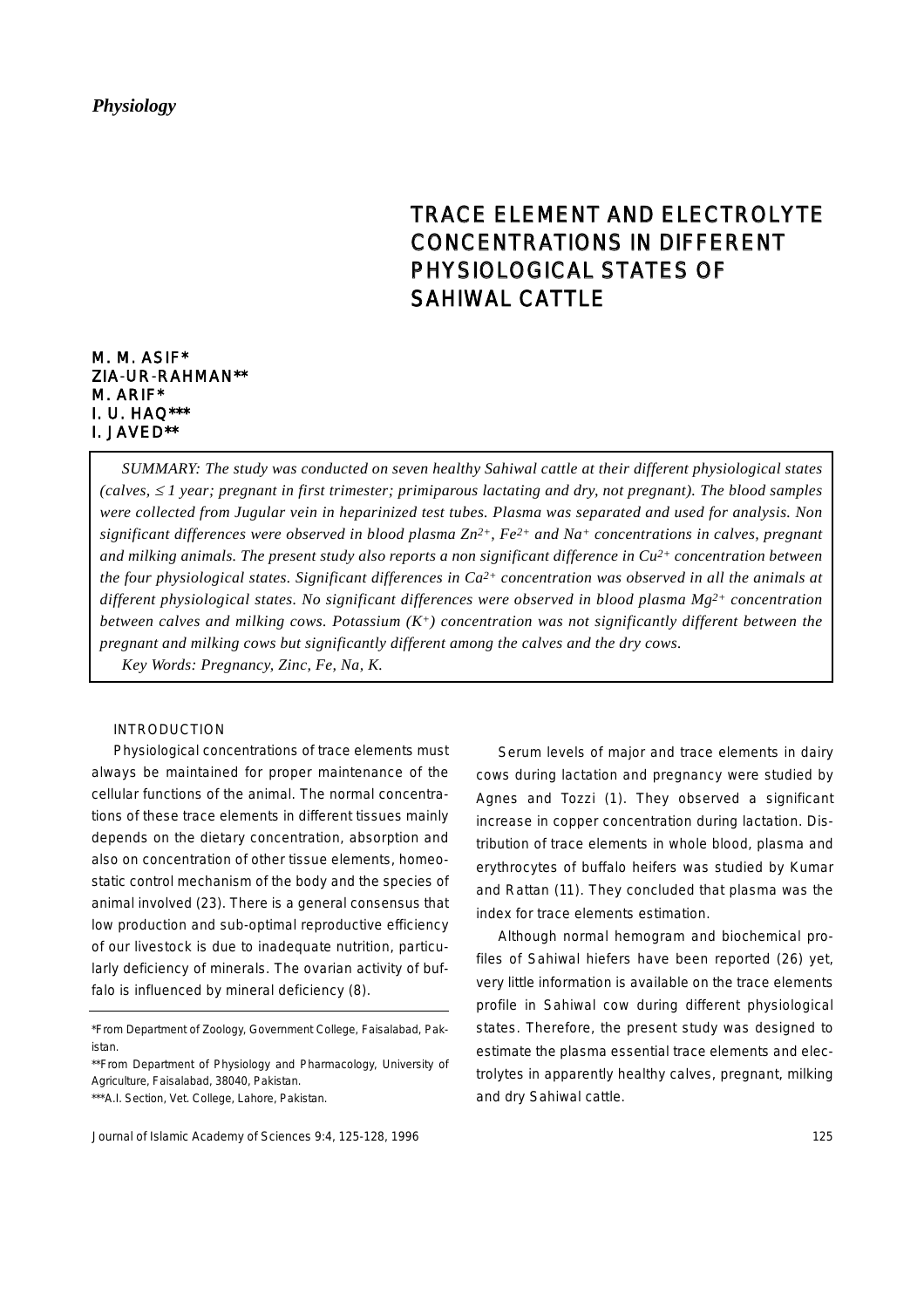#### MATERIALS AND METHODS

The blood samples from seven cattle at each of the following physiological states, calves  $(≤ 1$  year), pregnant (first trimester), milking (primiparous) and dry (not pregnant) were collected from Jugular vein in heparinized test tubes. The plasma was separated and used for the analysis of zinc  $(Zn^{2+})$ , copper  $(Cu^{2+})$ , iron (Fe<sup>2+</sup>), calcium (Ca<sup>2+</sup>), magnesium (Mg<sup>2+</sup>), sodium (Na<sup>+</sup>) and potassium (K<sup>+</sup>) after wet digestion with nitric and perchloric acid (18).

Average and standard error of mean of each parameters were calculated. The analysis of variance technique was used to find out any significant difference ( $p \le 0.05$ ) in trace elements and electrolytes concentrations between physiological states (22). In case of significant differences, Duncan's Multiple Range Test (4) was used to compare the mean values.

#### RESULTS AND DISCUSSION

The results of plasma trace elements and electrolytes profiles of four physiological states of Sahiwal cattle have been presented in Table 1. In the present study, non significant differences were observed in blood plasma  $Zn^{2+}$ , Fe<sup>2+</sup> and Na<sup>+</sup> concentrations between calves, pregnant and milking animals. Similar results for Zn2+ and Na+ were reported by Agnes and Tozzi (1) in pregnant and lactating cows. Van Aken et al. (24) also reported non significant differences in  $Zn^{2+}$ concentration in young and adult cattle. The present results are also in line with those reported by Husnain et al. (8) in buffalo. Hanif et al., (6) reported the highest concentration of  $Zn^{2+}$  (1.08  $\pm$  0.25 mg/dl) in dry and the lowest concentration (0.74  $\pm$  0.13 mg/dl) in pregnant buffaloes.

Significantly low concentration of Na+  $(22.13 \pm 1.13$ mmol/l) and  $K^{+}$  (3.10  $\pm$  0.25 mmol/l) was observed in the dry cows. Highest, Na+ concentration  $(42.35 \pm 2.50)$ mmol/l) was observed in milking cows as compared to dry animals and highest  $K^+$  concentration (10.56  $\pm$  0.67 mmol/l) in calves. Na<sup>+</sup> plays a central role in water and osmotic regulation in the study. The kidney determines the volume of extra cellular fluid (ECF) by regulating the quantity of Na<sup>+</sup> in the body. The sensors for the regulation of body Na+ are similar to those that regulate tonicity. The volume receptors located in the carotid sinus, aortic arch, great pulmonary veins and especially the left atrium (21) are capable of altering Na+ excretion. A decrease in ECF volume signals the kidney to conserve Na<sup>+</sup>, whereas an increase in ECF volume signals the kidney to excrete Na<sup>+</sup> (13). There is

evidence that Na+ excretion is also influenced by prostaglandin and by the kallikrein-kinin system (21). The major regulators, however, are internal mechanisms of glomerulotubular balance. Diet of herbivores is very low in Na<sup>+</sup> content and supplementation with a source of Na<sup>+</sup> is necessary for optimal production particularly in summer. This is also especially true for high producing dairy cows in which appreciable losses of Na+ occur in milk (9). The ruminants are not only capable of very effective recovery of large amounts of Na+ from the digestive tract but like other species, are capable of conserving body Na+ by action of the kidney. The combination of the two processes can reduce Na+ excretion to nearly zero. On the other hand, there is an obligatory excretion of potassium (K+) by cattle, both in the faeces and urine (3). Forbes et al., (5) found small negative balances for K+ in most cases with lactating cows and generally positive balances for non lactating cows. The kidney is also of primary importance in the regulation of K+ balance like Na+. Approximately 98 to 98.5% of the total body  $K^+$  is located within the intracellular compartment, leaving only 1.5 to 2.0% in the extra cellular fluid. Under normal conditions more than 90% of the total ingested  $K^+$  is excreted by the kidney while only 8% is excreted in the faeces (19). Several other endogenous and exogenous factors influence the regulation of K<sup>+</sup> excretion such as aldosterone, delivery of Na to the distal tubule, secretion of hydrogen ion, unreabsorbed anions, urine flow rate, K+ intake and administration of diuretics (13). Of the above described factors which were responsible for the high Na+ concentration in the milking cows and which were responsible for the lowest level of both Na+ and K+ in the dry cows is an aspect which requires further research on this line. However, the most probable reason of low concentration of blood plasma Na+ and K+ in dry cows might be the lowest metabolic rate during this physiological state.

The present study reports a non significant difference in Cu2+ concentration between the four physiological states. The dependency of physiological processes on cupro-enzyme activities creates the need for a continued supply of  $Cu^{2+}$  from the diet. In quantitative terms that this need alters as the animal develops. Intake of Cu2+ will also vary due to the seasonality of plant growth, despite human interventions to attain a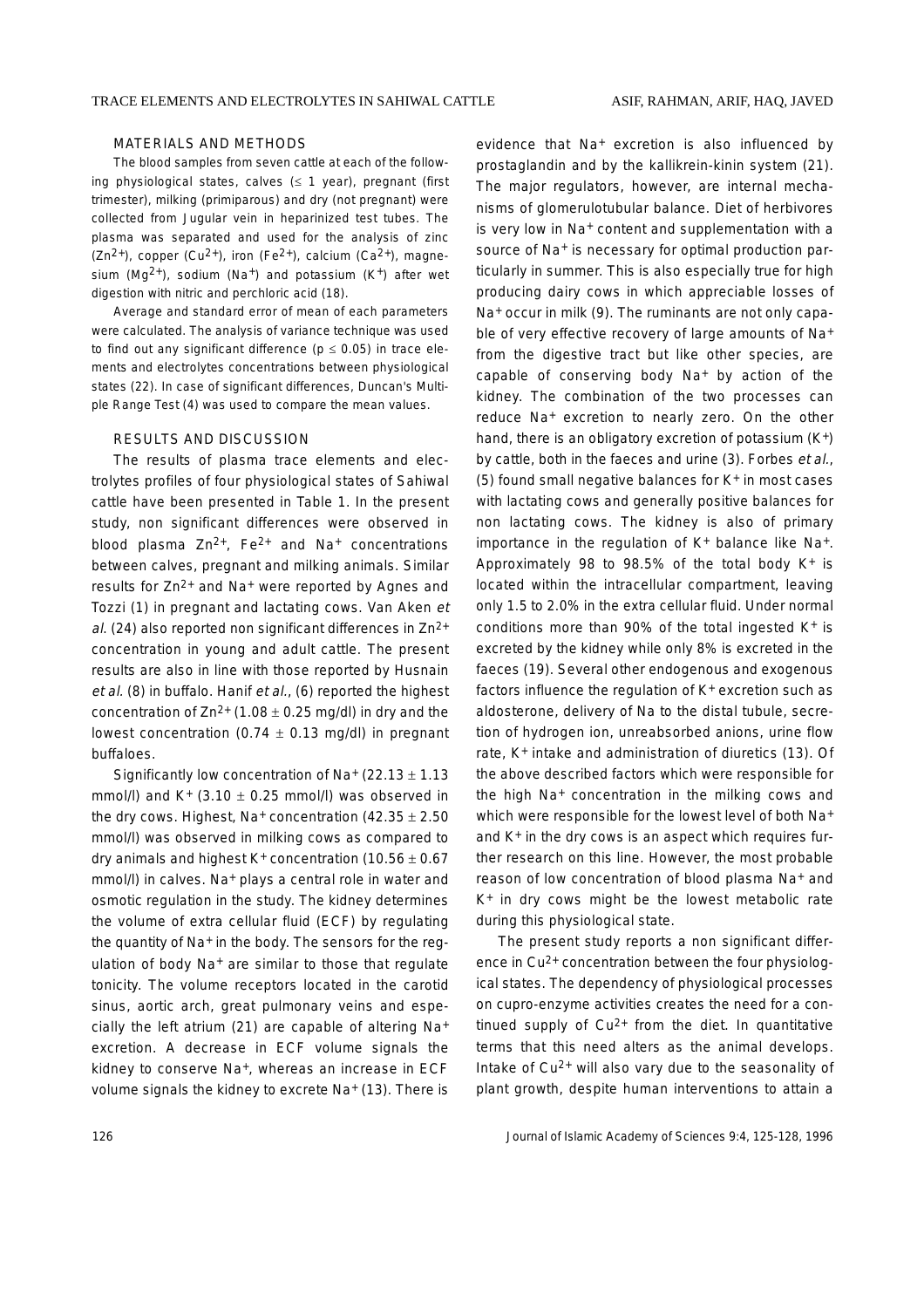continuous supply of food for man and beast. Changes in food type will be associated with changes in the availability of  $Cu<sup>2+</sup>$ , creating further fluctuations in the supply of  $Cu^{2+}$  to the tissue. The mammalian body adapts to changes in the supply of  $Cu^{2+}$  relative to needs. Just as it does to variations in the supply of other nutrients, in order to stabilize the supply of  $Cu^{2+}$ to the tissue (10). Pregnancy is a  $Cu^{2+}$  dependent process and the body demands additional  $Cu^{2+}$  from conception onwards. However, it is not clear, whether a relationship exists between the  $Cu<sup>2+</sup>$  status and fertility of Cu2+ deficient cows. Hunter (7) reported a significant effect of Cu<sup>2+</sup> supplementation on the fertility of dairy cows but Phillipo et al., (16) found no relationship between herd serum Cu<sup>2+</sup> concentration and the conception rate of the herd. Our results are also in line with those reported by Hanif et al., (6).

Significant differences in Ca<sup>2+</sup> concentration were observed among the four physiological states. Calcium is particularly important in dairy nutrition because of high Ca<sup>2+</sup> content of milk and its relationship to parturient paresis (milk fever). Likewise, parathyroid hormone (PTH) acts on the kidney tubule to increase renal reabsorption of Ca<sup>2+</sup>. PTH also stimulates synthesis of 1.25-OH vitamin  $D_3$ , which stimulates intestinal Ca<sup>2+</sup> absorption. In dry cow,  $1.25$ -OH-D<sub>3</sub> blood levels are very low but increase dramatically when lactation begins (15). Remberg et al., (17) reported an outflow of  $Ca<sup>2+</sup>$  into milk at the onset of lactation accompanied by a reduction in the pool size of  $Ca<sup>2+</sup>$  in the plasma. In the present study no such type of decrease in the plasma  $Ca^{2+}$  content in the milking cows was observed. Poor digestion of fat also may reduce  $Ca^{2+}$ absorption through the formation of insoluble  $Ca^{2+}$ soaps, however, small amounts of fat may improve  $Ca<sup>2+</sup>$  absorption (12). Sheikh et al., (20) reported that the difference in average content of  $Ca<sup>2+</sup>$  in the blood of lactating, lactating pregnant, dry pregnant and dry non pregnant Nili-Ravi buffaloes were non significant. Comparison of blood  $Ca^{2+}$  content in pregnant and non pregnant cows revealed non significant difference (14). Ward (25) found negative  $Ca^{2+}$  balance during the prepartum period for cows which subsequently succumbed to milk fever. In the present study the lowest  $Ca^{2+}$  concentration (1.30  $\pm$  0.11 mg/dl) was observed in pregnant cows. The low concentration of  $Ca<sup>2+</sup>$  during Table 1: Mean trace elements and electrolytes concentrations of plasma of sahiwal cattle during different physiological states.

|                  | <b>CALVES</b>     | PREGNANT          | <b>MILKING</b>    | <b>DRY</b>        |
|------------------|-------------------|-------------------|-------------------|-------------------|
| $Zn^{2+}$        | 1.19a             | 1.32a             | 1.17a             | 0.50 <sub>b</sub> |
| mg/dl            | $\pm$             | $\pm$             | $\pm$             | $\pm$             |
|                  | 0.03              | 0.06              | 0.07              | 0.02              |
| $Cu2+$ ,         | 0.23              | 0.25              | 0.26              | 0.27              |
| mg/dl            | $\pm$             | $\pm$             | $\pm$             | $\pm$             |
|                  | 0.02              | 0.01              | 0.02              | 0.01              |
| $Fe2+$ ,         | 0.83 <sub>b</sub> | 0.76 <sub>b</sub> | 0.63 <sub>b</sub> | 0.33a             |
| mg/dl            | $\pm$             | $_{\pm}$          | $\pm$             | 土                 |
|                  | 0.14              | 0.08              | 0.13              | 0.20              |
| $Ca2+$ ,         | 170 <sub>bc</sub> | 1.30c             | 2.10 <sub>b</sub> | 2.75a             |
| mg/dl            | 土                 | $\pm$             | $\pm$             | $\pm$             |
|                  | 0.21              | 0.11              | 0.07              | 0.12              |
| $Mg^{2+}$ ,      | 0.36a             | 0.27 <sub>b</sub> | 0.35a             | 0.16c             |
| mg/dl            | $\pm$             | $\pm$             | $\pm$             | 土                 |
|                  | 0.02              | 0.01              | 0.03              | 0.01              |
| $Na+$ ,          | 38.73a            | 37.29a            | 42.35a            | 22.13b            |
| mmol/l           | 土                 | $\pm$             | $\pm$             | 土                 |
|                  | 1.27              | 1.15              | 2.58              | 1.13              |
| K <sup>+</sup> , | 10.56a            | 6.20 <sub>b</sub> | 6.75 <sub>b</sub> | 3.10c             |
| mmol/l           | 土                 | $\pm$             | $\pm$             | 土                 |
|                  | 0.67              | 0.66              | 0.35              | 0.25              |

a,b,c : Similar alphabets in rows are not significantly different from each other at  $p \le 0.05$ .

pregnancy could be explained that during the first stage of pregnancy dairy animals milk yield is maximum and is therefore, in negative balance in regards to calcium. The blood mineral profile, however, improves without supplement when milk yield starts declining after about 90 days postpartum (6).

Non significant differences were observed in blood plasma Mg2+ concentration between calves and milking cows. Significant differences were observed among rest of the groups with the highest concentration (0.35 ± 0.03 mg/dl) in milking and the lowest concentration  $(0.16 \pm 0.01 \text{ mg/dl})$  in dry cows. Approximately 70% of the  $Mq^{2+}$  in the animal body is in bone. In addition cardiac muscle, skeletal muscle a nervous tissue depends on a proper balance between Ca2+ and Mg2+ ionsDi-